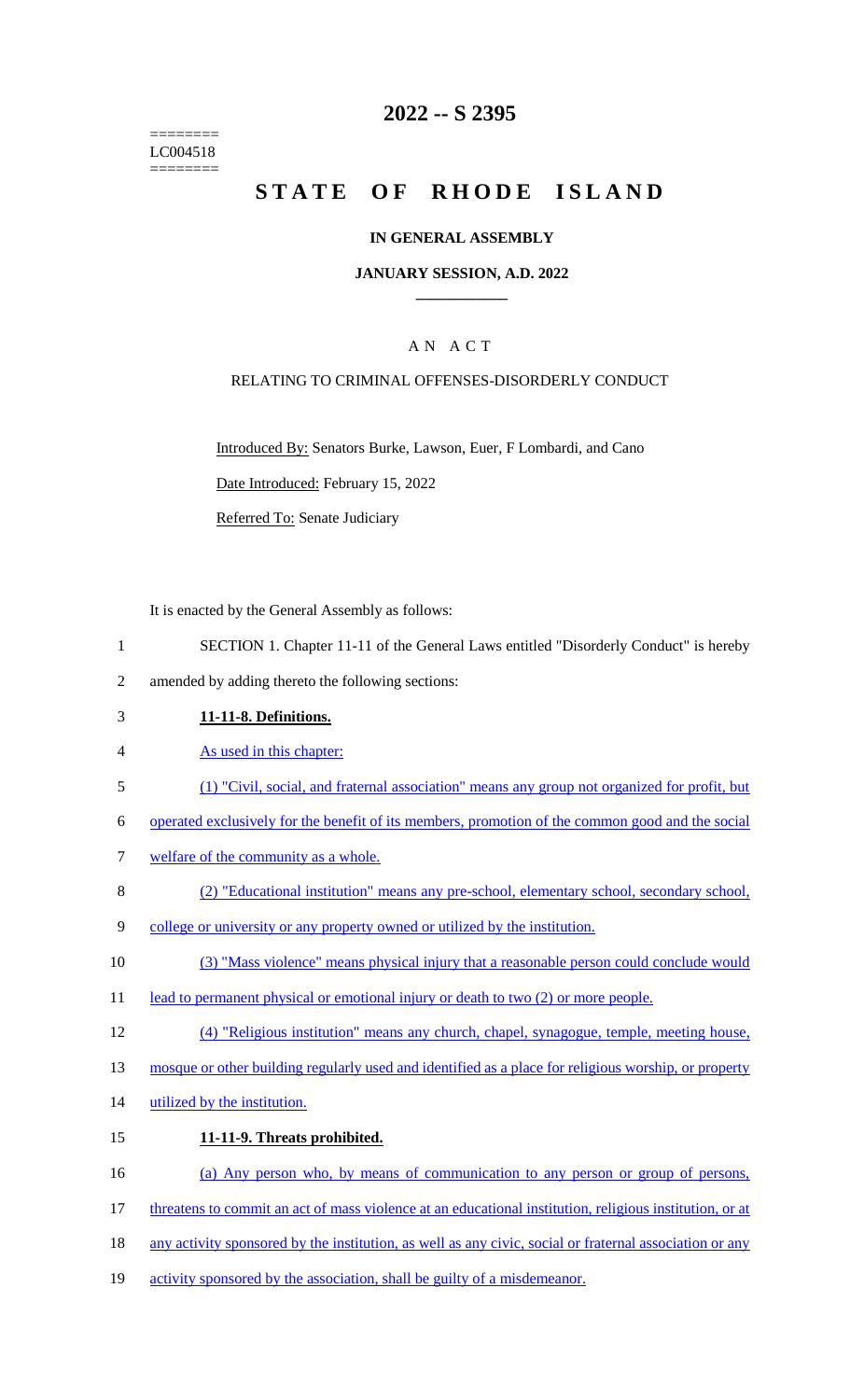- (b) Any person convicted of violating subsection (a) of this section may be punished by a term of imprisonment of up to one year, and/or ordered to pay restitution, costs and consequential damages resulting from the disruption of the normal activity that would have occurred on the premises but for the threat.
- 

# **11-11-10. False reports prohibited.**

- (a) Any person who, by means of communication to any person or groups of persons,
- makes a report, knowing or having reason to know the report is false, that an act of mass violence
- is going to occur at an educational or religious institution, civic, social or fraternal association or at
- any activity sponsored by the institution or association, shall be guilty of a misdemeanor.
- (b) Any person convicted of violating subsection (a) of this section may be punished by a
- 11 term of imprisonment of up to one year, and/or ordered to pay restitution, costs and consequential
- damages resulting from the disruption of the normal activity that would have occurred on the
- 13 premises but for the false report.

# **11-11-11. Bail and pretrial release.**

- (a) In all cases in which a defendant is charged with communication of a threat or false
- 16 report as defined in §§ 11-11-8 through 11-11-10, the court shall direct the department of probation
- 17 to provide a report about the defendant outlining his or her criminal history, community ties, work
- history, psychological history, if available, and any other relevant information the court may
- 19 consider in setting conditions of release.
- (b) Upon a determination that immediate release would pose a danger to the community or
- 21 injury to any person, including the defendant, the court may order the defendant remain in custody
- for a reasonable period of time, but in no event longer than forty-eight (48) hours, until reasonable
- release conditions, that would keep the community safe, are imposed. The court may impose any
- 24 reasonable conditions including, but not limited to:
- (1) A no trespass order for any educational or religious institution;
- 26 (2) A mental health assessment; and
- (3) Substance abuse counseling.
- SECTION 2. This act shall take effect upon passage.

#### ======== LC004518 ========